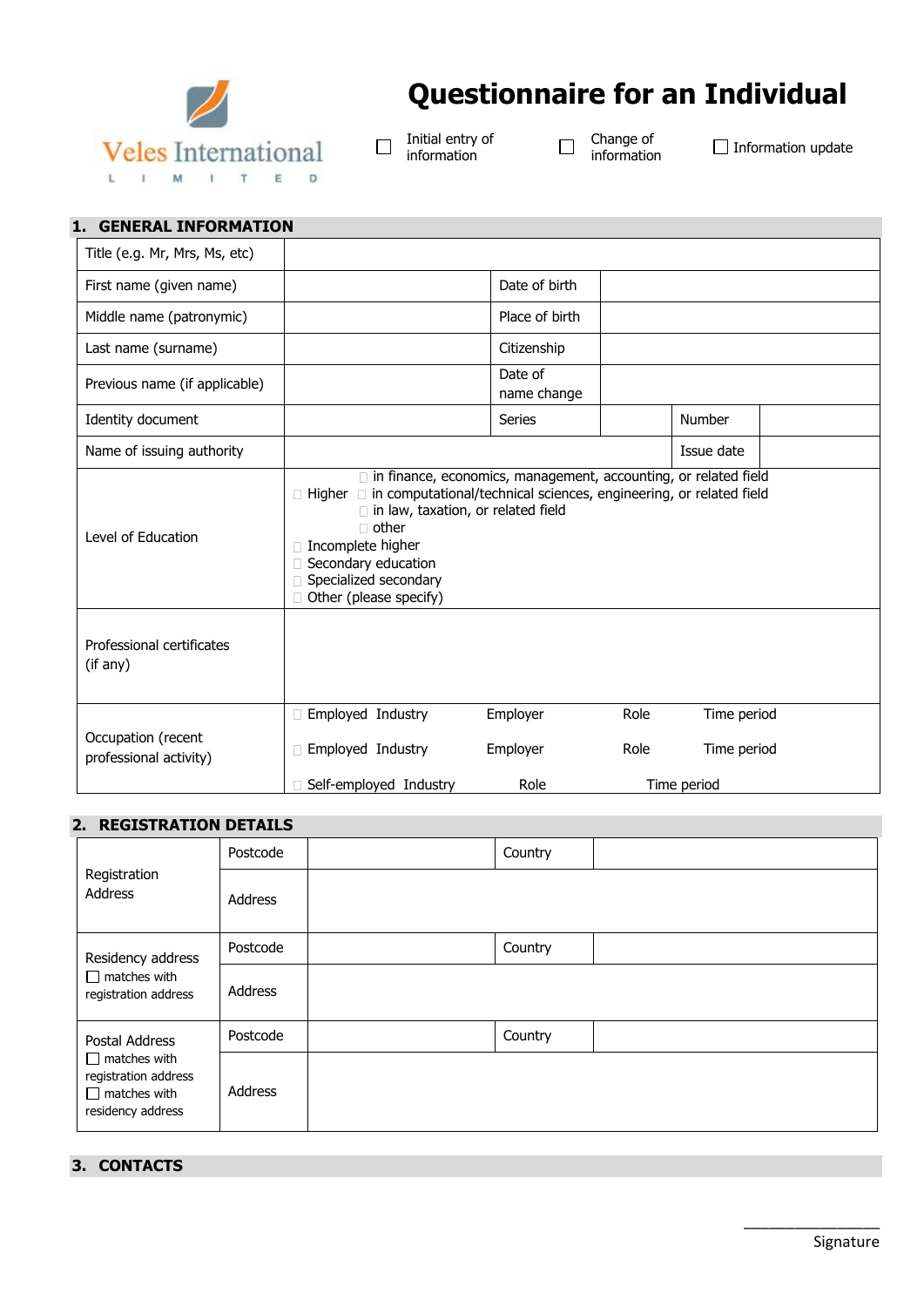| Phone number         |      | Mobile number<br>(optional) |  |
|----------------------|------|-----------------------------|--|
| Email address        |      | Fax                         |  |
| Emergency<br>contact | Name | Phone number                |  |

### **4. LEGAL REPRESENTATIVES**

| Title* | Name | Start of term** |
|--------|------|-----------------|
|        |      |                 |
|        |      |                 |

\* Parent, guardian, trustee

\*\* For trustees and guardians

### **I hereby certify that the information provided in this Questionnaire is true to the best of my information, knowledge and belief.**

Name of person signing

Date

**Signature**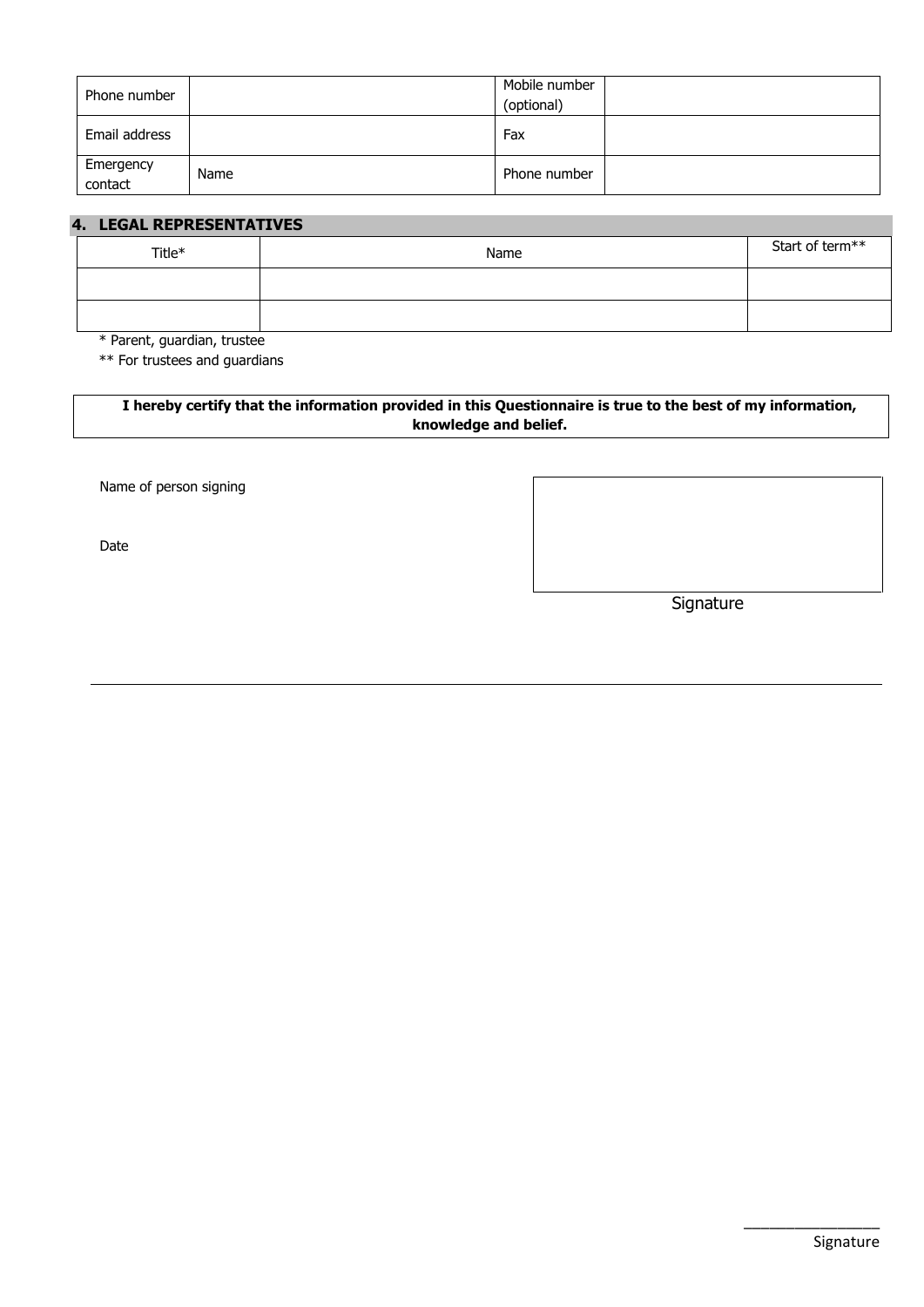

## **Beneficial Owner's Declaration**

### **1. GENERAL INFORMATION**

| Name (First, Last, Middle)                                                                                |             |               |        |            |
|-----------------------------------------------------------------------------------------------------------|-------------|---------------|--------|------------|
| Previous name (if applicable)                                                                             |             |               |        |            |
| Citizenship*                                                                                              |             |               |        |            |
| Identity document*                                                                                        | <b>Type</b> | <b>Series</b> | Number | Issue date |
| Residential address*                                                                                      |             |               |        |            |
| Occupation (recent professional<br>$active)*$                                                             |             |               |        |            |
| Current (last) employer (if<br>applicable)*<br>$*$ To be nuclided if the Client is not a Denoficial Oumon |             |               |        |            |

\* To be provided if the Client is not a Beneficial Owner

#### **2. SOURCE OF WEALTH\*\***

| Salary and<br>compensation | Family funds | Heritage | Own business | Investments |
|----------------------------|--------------|----------|--------------|-------------|
| Royalties                  | Other        |          |              |             |

 \*\* The origin of funds directed by the Beneficial Owner for investments. The Client (Beneficial Owner) should be prepared to produce the respective documentary evidence, e.g. public or employer's open records of the position occupied, employers' references, salary slips, own firm's financial statements, tax accounts, etc. For family funds the respective documents (financial accounts, etc.) may be requested.

### 3. **BENEFICIAL OWNER PERSONAL DECLARATIONS**

| Question                                                                                                                                                                                                                                                                                                                                                                                               | <b>YES</b> | NO. | If yes, please<br>elaborate |
|--------------------------------------------------------------------------------------------------------------------------------------------------------------------------------------------------------------------------------------------------------------------------------------------------------------------------------------------------------------------------------------------------------|------------|-----|-----------------------------|
| Have you in 5 recent years held a public office or a senior position at a state controlled<br>company? Please also indicate if you are or have been a family member or a close associate<br>of such a person.                                                                                                                                                                                          |            |     |                             |
| Have you ever been convicted or are any charges or investigation procedures pending<br>against you for offences or infringements involving fraud or moral demerit, including offences<br>against the legitimate goods of ownership and property (e.g. theft, embezzlement, fraud),<br>bribery and venality, breach of trust, forgery, issue of bad checks, tax evasion, either in<br>Cyprus or abroad? |            |     |                             |
| Have you ever been convicted or are any charges or investigation procedures pending<br>against you for offences or infringements concerning money laundering activities, either in<br>Cyprus or abroad?                                                                                                                                                                                                |            |     |                             |
| Have you ever been convicted or are any charges or investigation procedures pending<br>against you for offences or infringements concerning the undue exploitation of<br>confidential/privileged information, either in Cyprus or abroad?                                                                                                                                                              |            |     |                             |
| Have you ever been convicted or are any charges or investigation procedures pending<br>against you for offences or infringements concerning manipulation of the stock market price<br>of a financial instrument, which was subject to trading on an organized market, either in<br>Cyprus or abroad?                                                                                                   |            |     |                             |